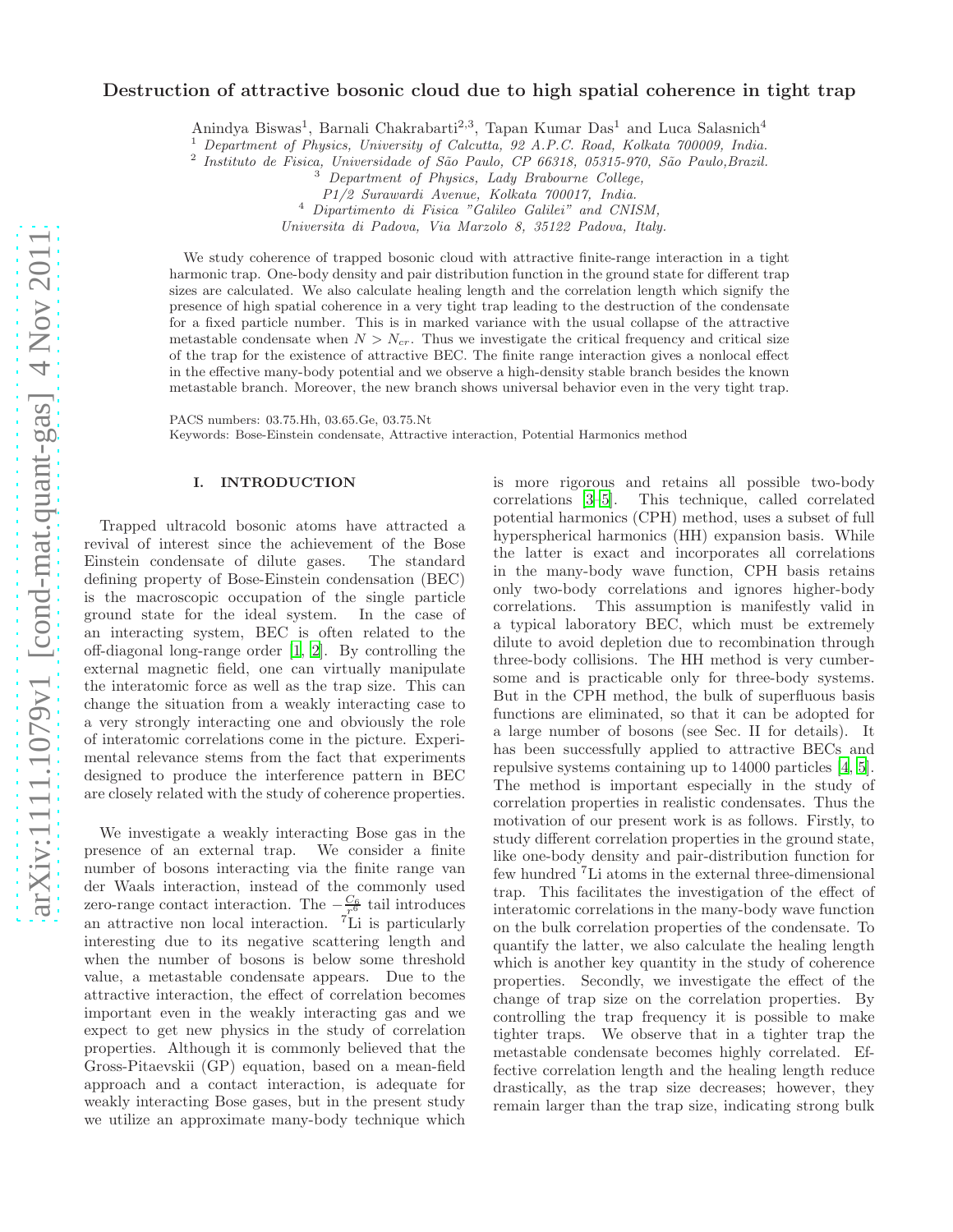spatial correlation within the metastable condensate. In addition to the metastable condensate, the many-body system exhibits a strongly attractive narrow well, which supports cluster states (see below). Below a critical trap size the metastable region in the effective many-body potential disappears. This manifests the destruction of a metastable condensate in a very tight trap. We estimate the critical trap size above which BEC can be observed. The disappearance of the condensate in a very tight trap significantly differs from the usual collapse of attractive BEC in a large trap.

Due to the presence of a realistic interaction with a strong repulsive core, we have a deep but finite attractive well outside a repulsive core on the left side of the metastable region in the effective potential. Hence, besides the appearance of the low density metastable BEC, we also find a stable branch at high density which leads to the formation of atomic clusters. With decreasing trap size, the metastable branch shrinks and eventually disappears (resulting in a collapse due to squeezing). However the attractive well of the effective potential supporting the high density branch remains invariant in position, magnitude and shape with decrease in trap size. Thus it exhibits a universal behavior. The energy and size of the cluster do not change with the trap size. In earlier calculations [\[6](#page-7-5)[–8](#page-7-6)], a non-local effective interaction in the momentum space, which is equivalent to a local repulsive contact interaction plus a finite-range attractive interaction in the coordinate space was adopted in a variational calculation of the GP equation. This also produced the narrow attractive well and the associated high-density branch, in addition to the low-density metastable branch. On the other hand, a purely attractive local contact interaction in the GP equation produces a pathological essential singularity at the origin, besides the metastable region. In Ref. [\[6](#page-7-5), [7](#page-7-7)], quantum tunneling rates between the lowand high-density branches and the decay rates due to two- and three-body collisions were reported. Nature of transitions between the two branches as a function of the number of bosons was also investigated. In the present study, we obtain these two branches as a result of using the realistic van der Waals interaction having a strong short-range repulsion (due to nucleus-nucleus repulsion) and a long-range attraction, in an approximate many-body theory, which incorporates all two-body correlations. We focus on the correlation properties and investigate the effect of decreasing trap size.

The paper is organized as follows. The many-body calculation technique is presented in Sec.II. Sec.III presents the calculation of many-body effective potential and different correlation properties like one-body density and pair distribution function. Sec.IV contains a summary and the conclusions.

## II. MANY-BODY CALCULATION WITH CORRELATED POTENTIAL HARMONICS BASIS

The Hamiltonian for a system of  $(N+1)$  atoms (each of mass  $m$ ) and interacting via two-body potential has the form

$$
H = -\frac{\hbar^2}{2m} \sum_{i=1}^{N+1} \nabla_i^2 + \sum_{i>j=1}^{N+1} V(\vec{x}_i - \vec{x}_j) + \sum_{i>j=1}^{N+1} V_{trap}(\vec{x}_i)
$$
\n(1)

where  $V(\vec{x}_i - \vec{x}_j) = V(\vec{r}_{ij})$  is the two-body potential described later and  $\vec{x}_i$  is the position vector of the *i*-th particle. We use the standard Jacobi coordinates defined as  $\vec{\zeta}_i = \left(\frac{2i}{i+1}\right)^{\frac{1}{2}} \left[\vec{x}_{i+1} - \frac{1}{i} \sum_{j=1}^i \vec{x}_j\right], (i = 1, 2, ....N)$  and the center of mass through  $\vec{R} = \frac{1}{N+1} \sum_{i=1}^{N+1} \vec{x}_i$ . Then the relative motion of the atoms is described in terms of N Jacobi vectors  $(\vec{\zeta}_1, \dots, \vec{\zeta}_N)$  as [\[3](#page-7-2)]

$$
\left[-\frac{\hbar^2}{m}\sum_{i=1}^N \nabla_{\zeta_i}^2 + V_{trap}(r) + V(\vec{\zeta}_1, \cdots, \vec{\zeta}_N) - E\right] \times \Psi(\vec{\zeta}_1, \cdots, \vec{\zeta}_N) = 0, \tag{2}
$$

where  $V$  is the sum of all pair-wise interactions expressed in terms of the Jacobi vectors. We assume that only twobody correlations in the many-body wave function are important [\[3,](#page-7-2) [4\]](#page-7-4), This permits the use of the potential harmonics expansion method, in which the total wavefunction  $\Psi$  is decomposed into two-body Faddeev components  $\psi_{ij}$  for the  $(ij)$  interacting pair.

$$
\Psi = \sum_{ij>i}^{N+1} \psi_{ij}.
$$
\n(3)

Note that with two-body correlations alone,  $\psi_{ij}$  is a function only of two-body separation  $(\vec{r}_{ij})$  and a global length, called hyperradius  $(r = \sqrt{\left[\sum_{i=1}^{N} \zeta_i^2\right]})$  and is independent of the coordinates of all the particles other than the interacting pair [\[3,](#page-7-2) [4](#page-7-4)].  $\psi_{ij}$  (symmetric under  $P_{ij}$ ) satisfies the Faddeev equation

<span id="page-1-0"></span>
$$
(T + V_{trap} - E)\psi_{ij}(\vec{x}) = -V(\vec{r}_{ij})\sum_{k,l>k}\psi_{kl}(\vec{x}), \qquad (4)
$$

T being the total kinetic energy; operating  $\sum_{i,j>i}$  on both sides of Eq.  $(4)$ , we get back the original Schrödinger equation. In this approach we assume that when  $(ij)$ pair interacts, the rest of the bosons are inert spectators. Moreover, since particle labels are unimportant, we take  $\vec{r}_{ij}$  as  $\vec{\zeta}_N$ . Next we define a hyperradius  $\rho_{ij} = \left[\sum_{k=1}^{N-1} \zeta_k^2\right]^{\frac{1}{2}}$  for the remaining  $(N-1)$  noninter-acting bosons[\[3,](#page-7-2) [4\]](#page-7-4), such that  $\rho_{ij}^2 + r_{ij}^2 = r^2$ ,  $\rho_{ij} = r \sin \phi$ and  $r_{ij} = r \cos \phi$ . In this choice the hyperspherical coordinates are

$$
(r, \Omega_N) = (r, \phi, \vartheta, \varphi, \Omega_{N-1})
$$
\n(5)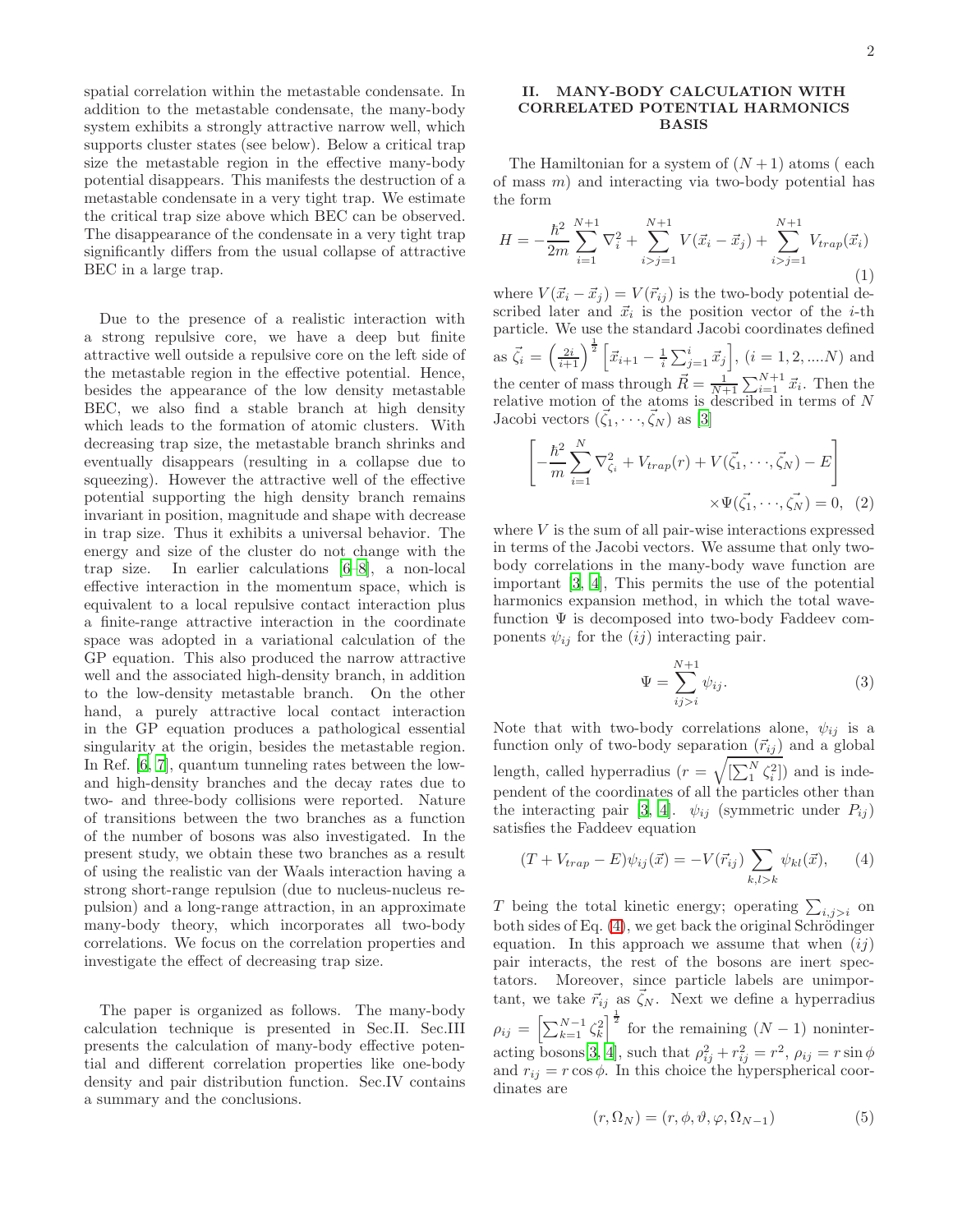where  $(\vartheta, \varphi)$  are the two spherical polar angles of the separation vector  $\vec{r}_{ij}$ ,  $\Omega_{N-1}$  involves  $(3N-4)$  variables:  $2(N-1)$  polar angles associated with  $(N-1)$  Jacobi vectors  $\vec{\zeta}_1, \dots, \vec{\zeta}_{N-1}$  and  $(N-2)$  angles defining the relative lengths of these Jacobi vectors [\[3\]](#page-7-2). Then the Laplacian in 3N-dimensional space has the form

$$
\nabla^2 \equiv \sum_{i=1}^N \nabla_{\zeta_i}^2 = \frac{\partial^2}{\partial r^2} + \frac{3N - 1}{r} \frac{\partial}{\partial r} + \frac{L^2(\Omega_N)}{r^2}, \qquad (6)
$$

 $L^2(\Omega_N)$  is the grand orbital operator in  $D = 3N$  dimensional space. Eigenfunctions of this operator, corresponding to all possible sets of quantum numbers (associated with  $3N-1$  degrees of freedom), constitute the complete hyperspherical harmonics (HH) basis. Expansion of Ψ in this basis would lead to an exact treatment. However, the degeneracy of the basis (arising from different allowed values of  $3N-1$  quantum numbers for a particular grand orbital quantum number,  $\mathcal{L}$ ) increases very fast with  $\mathcal L$  and  $N$ . This fact and the fact that calculation of matrix elements involve  $(3N - 1)$ -dimensional integrals make the calculation extremely cumbersome for  $N > 3$ . Moreover, imposition of symmetry also becomes very difficult as N increases. Hence the HH expansion method (HHEM) is practicable only for three-body systems. A great deal of simplification is possible for the laboratory BEC, which is extremely dilute and only two-body correlations are important. One can then use a subset [called potential harmonics (PH) basis] of HH basis with great advantage. Potential harmonics for the  $(i)$ -partition are defined as the eigenfunctions of  $L^2(\Omega_N)$  corresponding to zero eigenvalue of  $L^2(\Omega_{N-1})$ . The corresponding eigenvalue equation satisfied by  $L^2(\Omega_N)$  is [\[9](#page-7-8)]

$$
\[L^2(\Omega_N) + \mathcal{L}(\mathcal{L} + D - 2)\]\mathcal{P}_{2K+l}^{l,m}(\Omega_{ij}) = 0, \quad \mathcal{L} = 2K + l\tag{7}
$$

This new basis is a subset of the full HH set and it does not contain any function of the coordinate  $\zeta_i$  with  $i < N$ . It is given by a simple closed expression [\[9](#page-7-8)]

$$
\mathcal{P}_{2K+l}^{l,m}(\Omega_{(ij)}) = Y_{lm}(\omega_{ij})^{(N)} P_{2K+l}^{l,0}(\phi) \mathcal{Y}_0(D-3), \quad (8)
$$

where  $Y_{lm}(\omega_{ij})$  is the spherical harmonics and  $\omega_{ij}$  =  $(\vartheta, \varphi)$ . The function  ${}^{(N)}P_{2K+l}^{l,0}(\phi)$  is expressed in terms of Jacobi polynomials [\[10](#page-7-9)] and  $\mathcal{Y}_0(3N-3)$  is the HH of order zero in the  $(3N-3)$  dimensional space, spanned by  $\{\vec{\zeta}_1, \cdots, \vec{\zeta}_{N-1}\}\,$  Jacobi vectors[\[9\]](#page-7-8). Thus the contribution to the grand orbital quantum number comes only from the interacting pair and the  $3N$  dimensional Schrödinger equation reduces effectively to a four dimensional equation. The relevant set of quantum numbers (associated with the hyperangles) are *only three* – orbital  $l$ , azimuthal m and grand orbital  $2K + l$  for any N. This leads to a dramatic simplification of the many-body calculations. Besides drastic reduction of degeneracy of the basis, potential matrix elements involve only three-dimensional (one-dimensional for central forces) integrals. The physical picture is that all irrelevant degrees of freedom have

been frozen. Using this procedure, we have solved BEC containing up to 14000 bosons [\[4](#page-7-4), [11\]](#page-7-10). The method has been successfully applied to attractive condensates as well [\[5](#page-7-3), [12](#page-7-11)[–14\]](#page-7-12). We expand  $(ij)$ -Faddeev component,  $\psi_{ij}$ , in the complete set of potential harmonics appropriate for the  $(ij)$  partition:

<span id="page-2-0"></span>
$$
\psi_{ij} = r^{-(\frac{3N-1}{2})} \sum_{K} \mathcal{P}_{2K+l}^{lm}(\Omega_N^{(ij)}) u_K^l(r). \tag{9}
$$

Note that the notation has been slightly modified to include the superscript  $(ij)$  in  $\Omega_N$ , to indicate that it is the full set of hyperangles in  $D$  dimensional space, for the particular choice of Jacobi vector  $\vec{\zeta}_N = \vec{r}_{ij}$ . Eq. [\(9\)](#page-2-0) includes two-body correlations only. This is perfectly justified in the context of dilute attractive Bose gas, where the effect of two-body correlation is important and one can safely ignore the effects of higher-body correlations. Taking projection of Eq. [\(4\)](#page-1-0) on a particular PH, a set of coupled differential equations (CDE) is obtained [\[3](#page-7-2), [4\]](#page-7-4)

$$
\left[ -\frac{\hbar^2}{m} \frac{d^2}{dr^2} + \frac{\hbar^2}{mr^2} \{ \mathcal{L}(\mathcal{L} + 1) + 4K(K + \alpha + \beta + 1) \} + V_{trap}(r) - E \right] U_{Kl}(r) \n+ \sum_{K'} f_{Kl} V_{KK'}(r) f_{K'l} U_{K'l}(r) = 0,
$$
\n(10)

where  $U_{Kl}(r) = f_{Kl}u_K^l(r)$ ,  $\mathcal{L} = l + \frac{3N-3}{2}$ ,  $\alpha = \frac{3N-5}{2}$ ,  $\beta = l + \frac{1}{2}$ , l being the orbital angular momentum contributed by the interacting pair and  $K$  is the hyperangular momentum quantum number. The potential matrix element  $V_{KK'}(r)$  is given by [\[3,](#page-7-2) [4\]](#page-7-4)

$$
V_{KK'}(r) = \int \mathcal{P}_{2K+l}^{lm^*}(\Omega_N^{(ij)}) V(x_{ij}) \mathcal{P}_{2K'+l}^{lm}(\Omega_N^{(ij)}) d\Omega_N^{(ij)}.
$$
\n(11)

The quantity  $f_{Kl}^2$  is given by

$$
f_{Kl}^2 = \sum_{k,l>k} < \mathcal{P}_{2K+l}^{lm}(\Omega_N^{(ij)})|\mathcal{P}_{2K+l}^{lm}(\Omega_N^{(kl)}) > . \tag{12}
$$

It is the overlap of the PH for the  $(ij)$ -partition (corresponding to only the  $(ij)$ -pair interacting) with the sum of PHs for all partitions. An expression for  $f_{Kl}^2$  can be found in Ref [\[3\]](#page-7-2). So far we have disregarded the effect of the short range correlation in the PH basis. In the case of a dilute Bose gas, as the energy of the interacting pair is extremely small, the two-body interaction is generally represented by the s-wave scattering length  $a_{sc}$ alone (as in the mean-field GP treatment), disregarding its detailed structure. On the other hand, a realistic interatomic potential like the van der Waals interaction has an attractive  $-\frac{1}{r_{ij}^6}$  tail at larger separations and a strong repulsion at short separation. The short-range behavior is usually represented by a hard core of radius  $r_c$ . For a given two-body potential having a finite range,  $a_{sc}$  can be obtained from the asymptotic solution of the zero-energy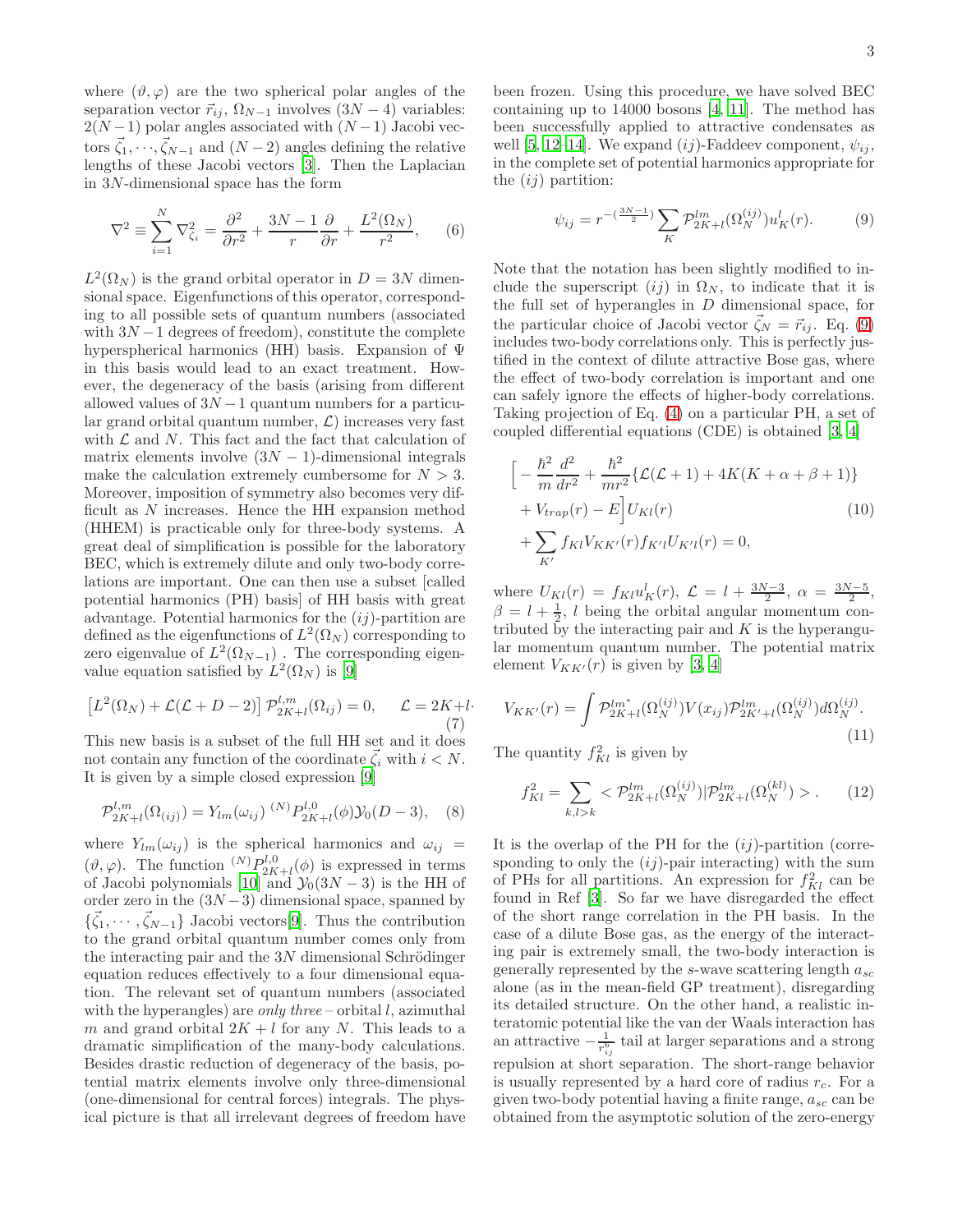two-body Schrödinger equation

$$
-\frac{\hbar^2}{m} \frac{1}{r_{ij}^2} \frac{d}{dr_{ij}} \left( r_{ij}^2 \frac{d\eta(r_{ij})}{dr_{ij}} \right) + V(r_{ij})\eta(r_{ij}) = 0. \quad (13)
$$

The value of  $r_c$  is obtained from the requirement that the calculated  $a_{sc}$  has the experimental value. The correlation function quickly attains its asymptotic form  $(C_1 + C_2/r_{ij})$  for large  $r_{ij}$ . The asymptotic normalization is chosen to make the wavefunction positive at large  $r_{ij}$  and the corresponding scattering length is given by  $a_{sc} = -\frac{C_2}{C_1}$ . In the experimental BEC, the energy of the interacting pair is negligible compared with the depth of the interaction potential. Thus  $\eta(r_{ij})$  correctly reproduces the short  $r_{ij}$  behavior of  $\psi_{ij}(r_{ij}, r)$ . Hence we introduce this as a short-range correlation function in the expansion basis and call it as correlated potential harmonics (CPH) basis [\[5](#page-7-3)].

$$
\left[\mathcal{P}_{2K+l}^{l,m}(\Omega_{(ij)})\right]_{corr} = Y_{lm}(\omega_{ij})^{(N)} P_{2K+l}^{l,0}(\phi)
$$

$$
\times \mathcal{Y}_0(3N-3)\eta(r_{ij}), \quad (14)
$$

The correlated potential matrix element  $V_{KK'}(r)$  is now given by

$$
V_{KK'}(r) = (h_K^{\alpha\beta} h_{K'}^{\alpha\beta})^{-\frac{1}{2}} \int_{-1}^{+1} \left\{ P_K^{\alpha\beta}(z) V\left(r\sqrt{\frac{1+z}{2}}\right) \times P_{K'}^{\alpha\beta}(z)\eta\left(r\sqrt{\frac{1+z}{2}}\right) w_l(z) \right\} dz.
$$
 (15)

Here  $h_K^{\alpha\beta}$  and  $w_l(z)$  are respectively the norm and weight function of the Jacobi polynomial  $P_K^{\alpha\beta}(z)$  [\[3](#page-7-2), [9\]](#page-7-8).

Note that the inclusion of the short-range correlation function,  $\eta(r_{ij})$  makes the PH basis non-orthogonal. This introduces an overlap matrix on the eigenvalue side of the matrix eigen value equation. One can use the standard procedure for handling a non-orthogonal basis, by introducing a transformation using the eigenvalues of the overlap matrix to convert the eigenvalue equation into the standard diagonalization of a symmetric matrix. However, we have checked that  $\eta(r_{ij})$ differs from a constant value only by a small amount in a relatively small interval. Hence to simplify the calculation, we project Eq. (4) on to a particular PH, *viz.*  $\mathcal{P}_{2K+l}^{lm}(\Omega_N^{(ij)})$ . The dependence of the overlap <  $\mathcal{P}_{2K+l}^{lm}(\Omega_N^{(ij)}) | \mathcal{P}_{2K+l}^{lm}(\Omega_N^{(kl)}) \eta(r_{kl}) > \text{on the hyperradius } r$ is quite small. Disregarding derivatives of this overlap with respect to the hyperradius, we approximately get back Eq. (10), with  $V_{KK'}(r)$  given by Eq. (15).

### III. RESULTS

## A: CHOICE OF INTERACTION AND CALCULATION OF EFFECTIVE POTENTIAL

We consider the <sup>7</sup>Li condensate with  $a_{sc} = -27.3$ Bohr. For the numerical calculation, we choose the oscillator units (o.u.) of length and energy, commonly used in BEC calculations. The oscillator length,  $a_{ho} = \sqrt{\frac{\hbar}{m}}$  $m\omega$ is chosen as the unit of length and the oscillator energy  $\hbar\omega$  as the unit of energy,  $\omega$  being the trapping frequency  $(\omega = 2\pi\nu)$ . However for presenting results, both in tabular form and in figures, we use MKS units: meter (m) and Joule (J) for length and energy respectively. The trap size corresponding to Rice University experiment is  $a_{ho} = 3.0 \mu$ m. Our chosen potential is the realistic van der Waals potential, which has a strong repulsive core (which is chosen as a hard core of radius  $r_c$ ) and an attractive tail at larger separations:  $V(r_{ij}) = \infty$  for  $r_{ij} \le r_c$  and  $= -\frac{C_6}{r_{ij}^6}$ for  $r_{ij} > r_c$ . The strength  $(C_6)$  is known for a given type of atom. In the limit of  $C_6 \rightarrow 0$ , the potential becomes a hard sphere and  $r_c$  coincides with the s-wave scattering length  $a_{sc}$ . For the potential including the long range part, a tiny change in  $r_c$  may cause an enormous change in  $a_{sc}$ , including sign [\[5\]](#page-7-3). As  $r_c$  decreases from a large value,  $a_{sc}$  decreases, and at a particular critical value of  $r_c$ , it passes through an infinite discontinuity from  $-\infty$ to  $+\infty$  [\[5](#page-7-3)]. Thereafter the potential supports a two body bound state. This pattern repeats as  $r_c$  decreases further. Positive values of  $a_{sc}$  correspond to repulsive potential whereas negative  $a_{sc}$  values correspond to attractive potential. Thus minute tuning of  $r_c$  can cause the effective potential to change from attractive to repulsive. In the mean-field description, the two-body interaction is solely represented by the s-wave scattering length  $a_{sc}$  and depending on its sign, positive or negative, the condensate is treated as repulsive or attractive respectively. However in our many-body calculation, we solve zero-energy two-body Schrödinger equation with  $V(r_{ij})$  given above and tune  $r_c$  to obtain correct value of  $a_{sc}$  which mimics the <sup>7</sup>Li condensate of Rice University [\[15](#page-7-13)]. However with a tiny change in  $r_c$ ,  $a_{sc}$  may change by large amount including the sign. Each additional sign change means that the potential will support an extra two-body bound state and it results in an extra node in  $\eta(r_{ij})$ . We choose  $r_c$ , such that it corresponds to the zero node in the two-body wave function. The chosen parameter for our calculation is  $C_6 = 1.71487 \times 10^{-12}$  o.u. and  $r_c = 5.3378 \times 10^{-4}$  o.u.. With these sets of parameters we solve the set of coupled differential equations by the hyperspherical adiabatic approximation (HAA) [\[16](#page-7-14)]. In HAA, one assumes that the hyperradial motion is slow compared to the hyperangular motion. The effective potential for the hyperradial motion (obtained by diagonalizing the potential matrix together with the diagonal hypercentrifugal repulsion for each value of  $r$ ) is obtained as a parametric function of  $r$ . We choose the lowest eigenpotential  $(\omega_0(r))$  as the effective potential. Thus in HAA, energy and wavefunction are obtained approximately by solving a single uncoupled differential equation

$$
\left[ -\frac{\hbar^2}{m} \frac{d^2}{dr^2} + \omega_0(r) + \sum_{K=0}^{K_{max}} \left| \frac{d\chi_{K0}(r)}{dr} \right|^2 - E \right] \zeta_0(r) = 0,
$$
\n(16)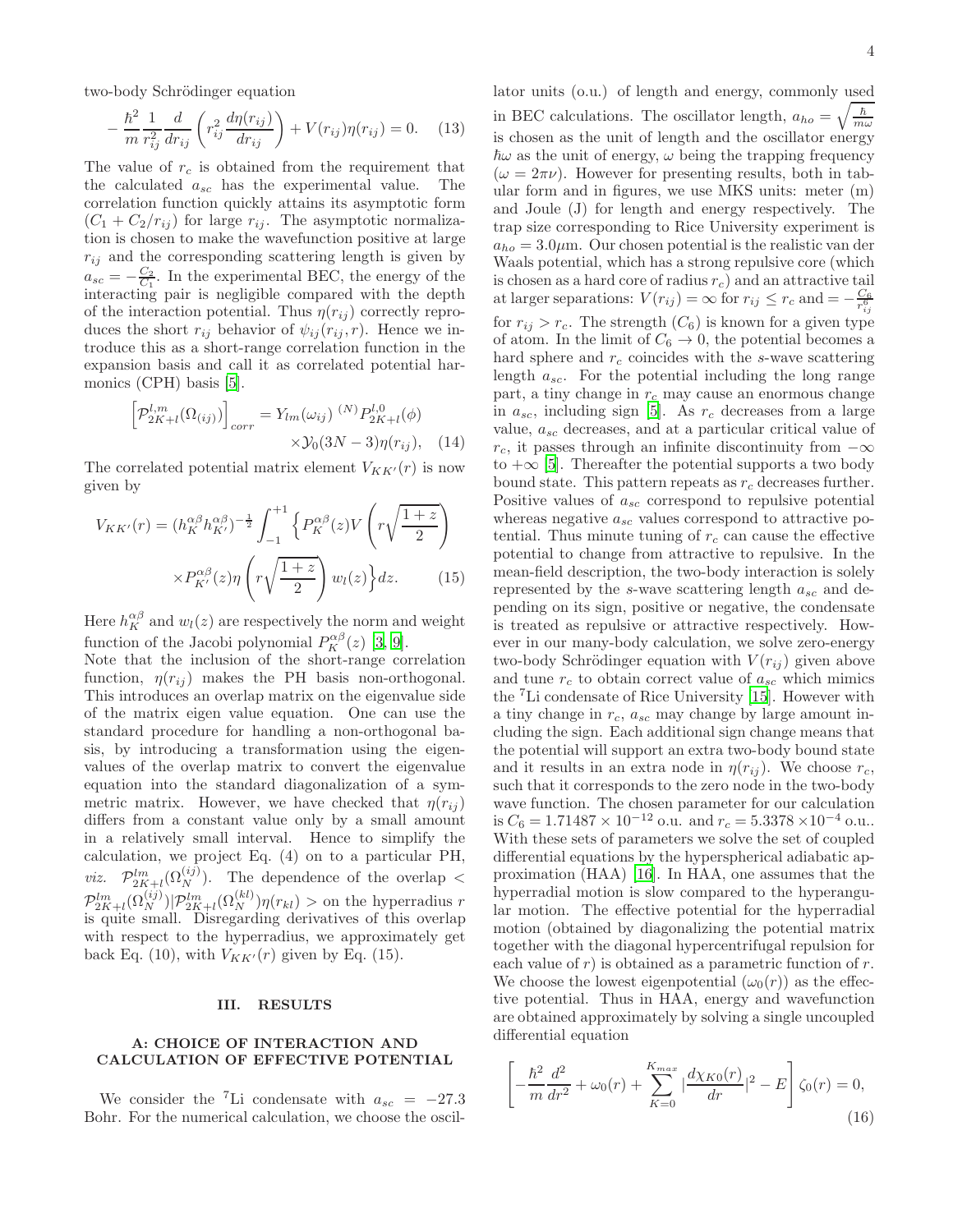subject to appropriate boundary conditions on  $\zeta_0(r)$ . The third term is a correction to the lowest order HAA approximation.  $\chi_{K0}(r)$  is the K-th component (K) being the hyperangular momentum quantum number) of the eigenvector corresponding to the lowest eigenvalue  $(\omega_0(r))$  of potential plus hypercentrifugal matrix. This is called uncoupled adiabatic approximation (UAA), whereas disregarding the third term corresponds to the extreme adiabatic approximation (EAA). The principal advantages of the present method are as follows. First, the correlated PH basis keeps all possible two-body correlations and the number of variables is reduced to only four irrespective of the number of bosons in the trap. So by this method, we can treat quite a large number of atoms without much computational difficulty. Second, the use of HAA basically reduces the multidimensional problem to an effective one-dimensional one introducing the effective potential. The effective potential  $(\omega_0)$  gives clear qualitative as well as quantitative pictures. For our numerical calculation we fix  $l = 0$  and truncate the CPH basis to a maximum value  $K = K_{max}$ , requiring proper convergence. Third, the use of van der Waals interaction with a finite range is more realistic than the use of a zero-range contact interaction, as in the mean-field GP approach. The pathological singularity of the δ-function attractive potential does not arise in the present treatment.

In Fig. 1, we plot the many-body effective potential  $\omega_0(r)$  as a function of hyperradius r for  $N=200$  atoms in the condensate. As  $N = 200$  is less than  $N_{cr} \simeq 1300$  [\[15\]](#page-7-13), the condensate is metastable and is associated with a deep and narrow attractive well (NAW) on the left side. For  $r \to 0$ , there is a strong repulsive wall. This is the immediate reflection of using hard core van der Waals interaction. The effective potential for an attractive contact interaction goes rapidly to  $-\infty$  as  $r \to 0$ , causing an essential and pathological singularity. Thus, our many-body picture with nonlocal interaction is in sharp contrast with the GP mean-field picture with local interaction. The nonlocal interaction and the repulsive core of the van der Waals potential prevent the Hamiltonian from being unbound from below. For  $N$  less than the critical value  $N_{cr}$ , a metastable region  $(MSR)$  appears for larger r, an intermediate barrier  $(IB)$ separating the NAW and the MSR. For still larger  $r$ , the influence of the attractive interaction subsides and the external wall of the harmonic trap dominates. In panel (a) of Fig. 1, the NAW together with the repulsive core is shown. In panel (b) of the same figure, the IB and MSR have been plotted. The bottom of the NAW has a very large magnitude compared with the bottom of the MSR, hence they cannot be shown in the same figure. Note the widely different scales used in the two panels. Furthermore,  $r$  in panel (b) is in logarithmic scale.

With the increase in the number  $N$ , we observe

a decrease in the height of the intermediate barrier, together with a decrease in the difference between the maximum of IB and the minimum of MSR and the NAW starts to be more negative and narrower. As  $N \rightarrow N_{cr}$ , the maximum of IB and the minimum of MSR merge to form a point of inflexion, with the disappearance of the MSR. At  $N = N_{cr}$ , the metastable condensate collapses. For  $N \geq N_{cr}$ , there will be only the NAW and no metastable condensate. In our present study we observe the IB just vanishes and the condensate collapses at  $N = 1430$ . This is the usual collapse of the attractive condensate. At this point, all the atoms get trapped in the NAW and form van der Waals cluster which corresponds to a high-density branch in the density profile.

Next we study different correlation properties in such a realistic condensate. We also investigate how the coherence properties depend on the trap size  $(a_{ho})$  and determine the critical size of the trap.

### B : ONE-BODY DENSITY

It was originally pointed out that the BEC is evidenced by the presence of off-diagonal long-range order in the one-particle density matrix [\[1\]](#page-7-0). However this definition is not strictly valid in the case of a finite-size inhomogeneous system. Due to the presence of an external harmonic trap, our system is inhomogeneous. In our manybody formalism, we define the one-body density as the probability density of finding a boson at a distance  $\vec{r}_k$ from the center of mass of the condensate as

$$
R_1(\vec{r}_k) = \int_{\tau'} |\psi|^2 d\tau'. \tag{17}
$$

where  $\psi$  is the full many-body wave function and the integral over the hypervolume  $\tau'$  excludes the variable  $\vec{r}_k$ . The incremental hypervolume  $d\tau'$  is given by

$$
d\tau' = r'^{3N-4}\cos^2\phi\sin^{3N-7}\phi dr' d\phi d\omega_{ij} d\Omega_{N-2}
$$
 (18)

where  $r'$  is obtained from the relation

$$
r^2 = r'^2 + 2r_k^2 \tag{19}
$$

and the other symbols have their usual meanings [\[17\]](#page-7-15). The integral is computed analytically followed by numerical computation using a 32-point Gaussian quadrature with the original interval divided into progressively increasing subintervals. According to Penrose and Onsager definition of Bose-Einstein condensation, the one-particle density matrix must be associated with a single macroscopic eigenvalue [\[1](#page-7-0)]. However the function  $\psi(r)$  can be directly expressed in terms of first-order correlation function [\[18\]](#page-7-16) and all the information of the one-body density correlation are contained in Eq. (17). The short-range repulsion between interacting atoms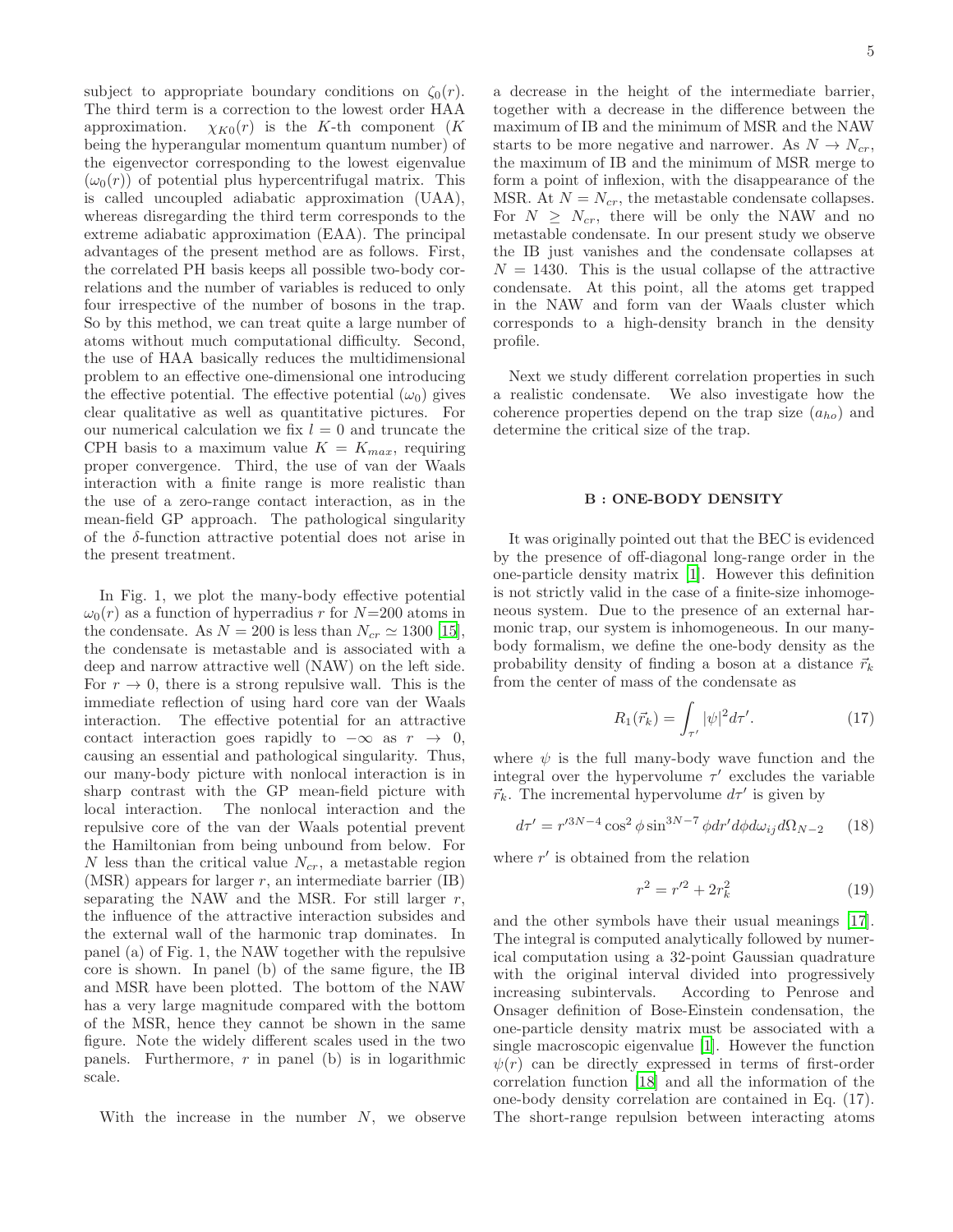give some new aspects in the atomic correlation. We present our results in Fig. 2 for 200 <sup>7</sup>Li atoms with  $a_{sc}$  = −27.3 Bohr and two different trap sizes: trap frequency  $\omega = 1.01$  kHz (corresponding to trap size  $a_{ho} = 3.0 \mu m$ ) and  $\omega = 2.27 \text{ kHz}$  (corresponding to trap size  $a_{ho} = 2.0 \mu m$ ). The one-body density profile deviates from the Gaussian profile of non-interacting case. For comparison, we include the mean-field GP results. The deviation from the GP result is attributed to the effect of interatomic correlation. For the reduced trap size of 2.0  $\mu$ m, we observe that the peak becomes higher and narrower, the difference between the mean-field GP and many-body result also increases, as the system develops shorter range correlations. This can be understood from the fact that in the standard GP approach the NAW is disregarded, which pulls the system inwards. The many-body results for gradually reduced trap sizes are presented in Fig. 3. It was observed earlier that for the homogeneous system the long-range behavior in the one-body density follows a power-law decay [\[18\]](#page-7-16). However in the presence of an external trap the long-range tail in the one-body density is of the order of the trap width. Thus by reducing the trap size gradually we observe that the long tail in the one-body density decreases as expected. For a very tight trap, the one-body density is sharply peaked and the long-range order is sharply reduced, in tune with reduced trap size. It indicates that the atoms in the metastable condensate are highly correlated. These features become more clear from Fig. 4, where we plot the change in the MSR of the effective many-body potential with the change in the trap size. In Table I we present the position and the value of the maximum of IB and the second minimum (which comprises the MSR) in the column 3 and 4 respectively. Although the position and the value of the maximum of IB do not change much with the trap size, the position and the value of second minimum are greatly shifted. It indicates that the MSR is pulled in and the condensate shrinks with decrease in trap size. The corresponding interaction energy is presented in column 5 of Table I. With decrease in trap size the attractive interaction energy sharply increases and we find  $a_{ho} = 0.42 \mu m$ as the critical trap size. Just below this critical size the condensate will be destroyed due to high quantum fluctuations as the negative interaction energy increases very fast for smaller  $a_{ho}$ . What actually happens is the following. As the trap size is reduced, the system gets squeezed. Consequently, the interatomic spacing reduces and the net attractive interaction energy increases. Eventually, when the interatomic spacing reaches the typical cluster size, tightly bound clusters are formed, together with the complete removal of the metastable condensate. Such a scenario is not possible with an attractive contact interaction, for which the effective potential goes to  $-\infty$  as  $r \to 0$ . Note that this collapse is different from the usual collapse for  $a_{ho} = 3 \mu m$ , where the metastable region vanishes at  $N = N_{cr}$ . The critical

trap size strongly depends on the number of bosons in the trap, which may be just few tens to a few hundreds depending on the trap frequency. For  $N = 200$  atoms the critical trap frequency is  $\omega = 51.47$  kHz.

The healing length is sometimes referred to as the coherence length and may be considered a relevant quantity to quantify the correlation in very tight traps. Healing length  $\zeta$  is basically the minimum distance over which the order parameter can heal. It is in general calculated by balancing the quantum pressure and the interaction energy of the condensate. In Fig. 5 we plot the healing length as a function of the trap size, which shows a steep decrease in  $\zeta$  in very tight traps. The simple expression for healing length is  $\zeta = \frac{1}{\sqrt{8\pi a}}$  $\frac{1}{8\pi a_{sc}n(0)},$ where  $n(0)$  is the peak density at  $r = 0$ . However in principle *n* depends on *r* and  $\zeta(r) = \frac{1}{\sqrt{8\pi a}}$  $\frac{1}{8\pi a_{sc}n(r)},$ i.e., as  $n(r) \rightarrow 0, \zeta(r) \rightarrow \infty$  at the surface of the cloud. We can also compare our results with the simple Gaussian estimate, for which  $n(r) = \frac{N}{(\sqrt{\pi a_{ho}})^3}e^{-\frac{r^2}{a_{ho}^2}}$  and  $\zeta(0) \simeq a_{ho}^{3/2}$  $\frac{3}{2} \sqrt{8\pi a_{sc} N}$ . Thus  $\zeta$  scales as  $a_{ho}^{3/2}$ . Thus the smooth decrease of the healing length in Fig. 5 reflects the effect of interatomic interaction and two-body correlation.

As mentioned earlier, in the standard GP mean-field theory, the metastable region vanishes as  $N \to N_{cr}$  and the condensate collapses into the singular well. The fate of the condensate is not predicted further. Here, the many-body picture is different. In our case the narrow attractive well on the left facilitates further study of the condensate near the criticality. The metastable condensate leaks through the intermediate barrier, and settles down in the NAW. The atoms in the condensate form van der Walls clusters via strongly enhanced three- and higher-body collisions. It corresponds to the high-density branch [\[19](#page-7-17)]. In Fig. 6 we demonstrate graphically the dependence of the NAW on the trap size. In Table I, we present the position and value of the deep minimum of the NAW in column 1. The position of the deep well and the adjacent barrier, which comprise the NAW, do not change with the trap size. These clearly demonstrate that the high-density branch remains invariant with the trap size. The calculated size of the atomic cluster is of the order of 0.005  $\mu$ m.

This high-density stable state within the NAW corresponds to the Li clusters. It would be interesting if these clusters could be detected experimentally. Although there is no experimental study of  $^7Li_N$  clusters till now, bosonic  ${}^4He_N$  clusters have been studied experimentally. The size of  ${}^{4}$ He clusters is determined by the matter wave diffraction gratings [\[20](#page-7-18)]. This is a very promising technique for the study of  ${}^4\textrm{He}_N$  clusters. However, such techniques may not be feasible for clusters formed from collapsed BEC, due to small num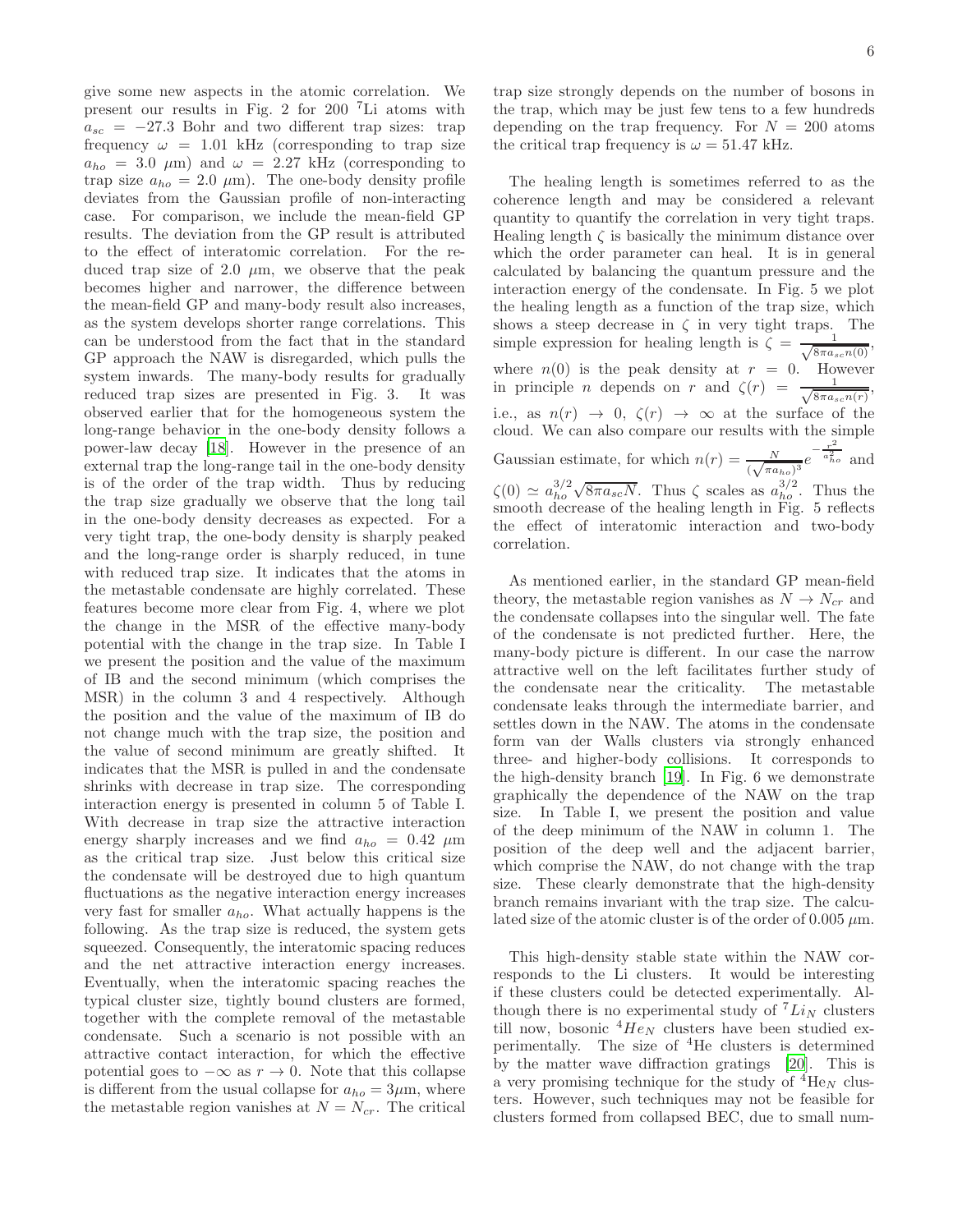ber of such clusters and difficulty in extracting a beam for the diffraction experiment. Perhaps a better method may be using spectroscopic techniques [\[21](#page-7-19)]. Utilizing the Feshbach resonance the effective interaction between two atoms can be changed essentially to any value as desired and it facilitates the creation of large weakly bound clusters. The signature of the universal behavior of weakly bound bosonic cluster is studied in Ref. [\[22\]](#page-7-20) and can be observed in ultracold Bose gas.

## C: PAIR-DISTRIBUTION FUNCTION

So far we have focused on the one-particle density which basically considers analysis of the order parameter and contains all information about the one-particle aspects. In the present section we are interested to calculate the probability  $R_2(r_{ij})$  which is defined as the probability of finding the  $(ij)$ -pair of particles at a relative separation  $r_{ij}$ . For a correlated interacting system we define  $R_2(r_{ij})$  as follows

$$
R_2(r_{ij}) = \int_{\tau''} |\psi|^2 d\tau'', \tag{20}
$$

where  $\psi$  is the many-body wavefunction as before but now the integral over the hypervolume  $\tau''$  excludes integration over  $r_{ij}$ . The incremental hypervolume  $d\tau''$  is given by

$$
d\tau'' = r_{ij}^2 (r\sin\phi)^{3N-4} d\omega_{ij} d\rho_{ij} d\Omega_{N-1}
$$
 (21)

Our results for the same number of <sup>7</sup>Li atoms and for the same trap sizes as in Fig. 3 are presented in Fig. 7. When  $R_2(r_{ij}) = 0$ , there is no diagonal correlation. The peak value of  $R_2$  at some distance  $r_{ij}$  signifies strong clustering effects. The study of pair correlation is important as the realistic interatomic interaction with a small hard core repulsion plays a crucial role. It forbids the atoms to come too close due to nucleus-nucleus repulsion. Thus  $R_2(r_{ij})$  is always zero at  $r_{ij} = 0$ . Unlike the uniform system with no confinement, our calculation shows that  $R_2$  vanishes asymptotically. This is the effect of external confinement which restricts the pair separation to a finite value. In our earlier calculations we observed the dependence of correlation function on the interaction strength [\[17\]](#page-7-15). However here we observe that even for weak interaction and just a few hundred atoms, correlation length decreases drastically in a tight trap. To be more quantitative, we define the correlation length as the width of correlation function at the half of its maximum value and plot it as a function of trap size in Fig. 8. In Fig. 8 we also plot the position of clustering spot as a function of trap size. Clustering spot is defined as the position of  $r_{ij}$  where pair-distribution function attains a maximum value. Even for such weak interaction, we observe that both the correlation length and position of cluster spot in the matastable condensate decrease drastically, in tune with the trap size, as the trap becomes

tighter. During this squeezing process, the correlation length remains larger than the trap size. It indicates that the metastable condensate remains highly correlated in the tight confinement. But when it is squeezed beyond the critical trap size, clustering of particles occurs with the destruction of metastable BEC.

## IV. CONCLUSION

In an attractive BEC, the destruction of the condensate takes place when the number of bosons in the external trap exceeds the critical number. At this point, the interaction energy becomes large negative (so that the kinetic pressure fails to balance it) and the condensate shrinks, such that the density at the center of the trap becomes very high. The ultimate fate is the collapse of the attractive BEC. As the system becomes highly correlated, it is appropriate to undertake a correlated manybody approach to describe several correlation properties of a realistic condensate in a harmonic confinement. The use of a realistic interatomic interaction and the finite size trap give the realistic features in one-body density and pair correlation properties. We calculate such correlation properties of an attractive BEC, using the correlated potential harmonics technique. As the trap size is given by  $a_{ho} = \sqrt{\frac{\hbar}{m a}}$  $\frac{h}{m\omega}$ , it is easy to change the trap size by controlling the laser frequency. A high trapping frequency leads to the creation of a very tight trap. In this report, we undertake the study of correlation properties in a tight trap. Our realistic approach produces an effective potential in which the condensate moves. This effective potential for a metastable condensate has a strongly repulsive core, followed successively by a narrow attractive well, an intermediate barrier, a metastable region in which the metastable condensate resides and finally the high outer wall of the trap. This is in sharp contrast with the mean-field GP approach, for which there is an attractive singularity on the left of the intermediate barrier. The present approach produces a realistic post-collapse scenario. We observe that in a very tight trap, the system becomes highly correlated and effective correlation length is drastically reduced. Even for a small number of atoms well below the critical number, the metastable condensate collapses when the trap size is below a certain value. One can define a critical trap size and critical trap frequency for the existence of a metastable BEC in tight confinement for a given number of atoms with attractive interaction. Below the critical size, the metastable condensate will be destroyed due to high spatial coherence and all the atoms will settle down in the narrow attractive well, with the formation of coherent van der Waals clusters. For small trap sizes above the critical value, the narrow attractive well shows a universal character, becoming independent of the trap size. This shows that the clusters cannot be further squeezed after their formation.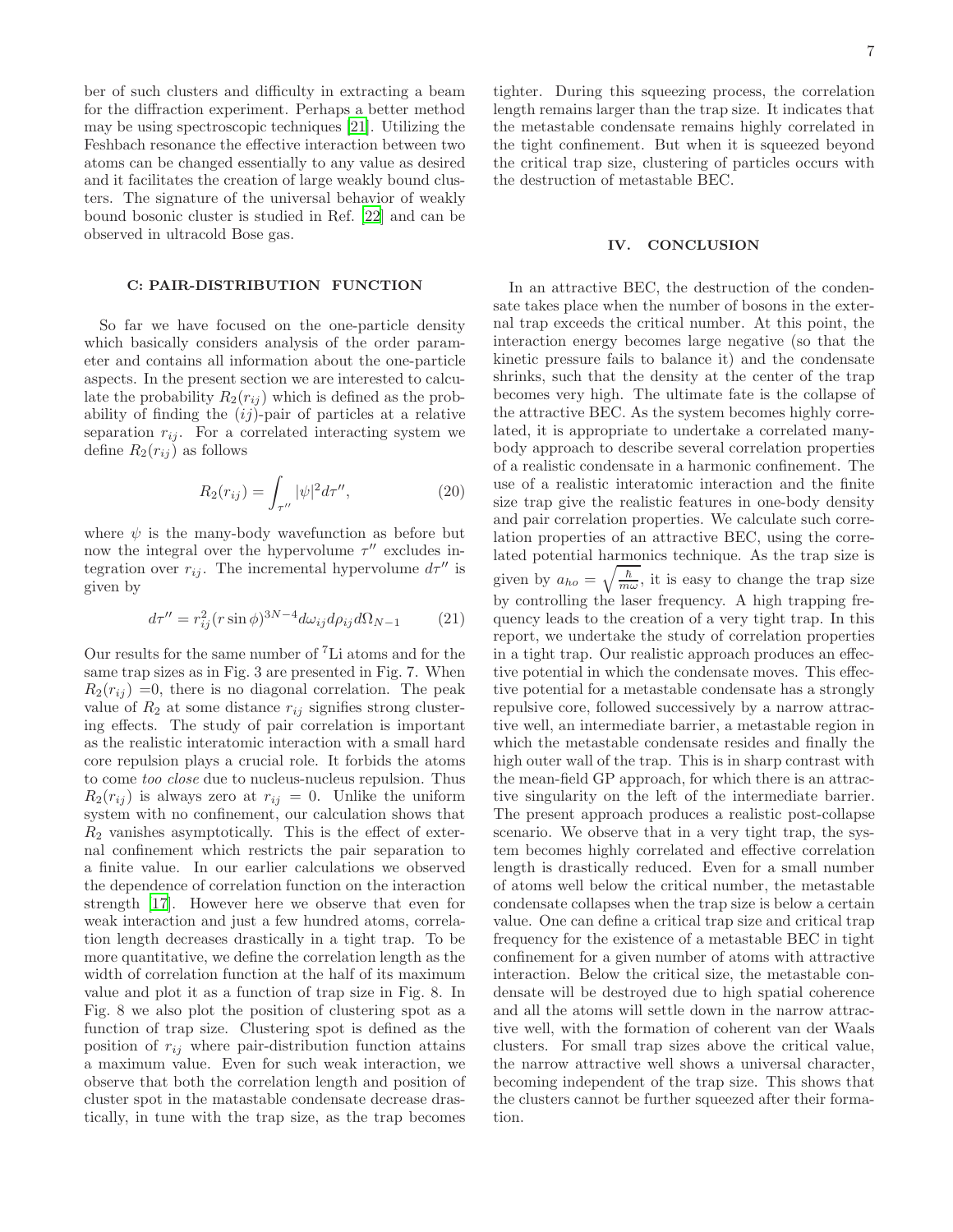- <span id="page-7-0"></span>[1] O. Penrose and L. Onsager, Phys. Rev. A 104, 576 (1956).
- <span id="page-7-1"></span>[2] C. N. Yang, Rev. Mod. Phys. 34, 694 (1962).
- <span id="page-7-2"></span>[3] T.K.Das and B.Chakrabarti, Phys. Rev. A 70, 063601, (2004).
- <span id="page-7-4"></span>[4] T.K.Das, S.Canuto, A.Kundu and B.Chakrabarti, Phys. Rev. A 75, 042705, (2007).
- <span id="page-7-3"></span>[5] T. K. Das, A. Kundu, S. Canuto and B. Chakrabarti, Phys. Lets A 373, 258 (2009).
- <span id="page-7-5"></span>[6] L. Salasnich, Phys. Rev. A 61, 015601 (1999).
- <span id="page-7-7"></span>[7] A. Parola, L. Salasnich and L. Reatto, Phys. Rev. (Rapid Comm.) 57, R3180 (1998).
- <span id="page-7-6"></span>[8] L. Reatto, A. Parola and L. Salasnich, J. Low Temp. Phys. 113, 195 (1998).
- <span id="page-7-8"></span>[9] M.Fabre de la Ripelle, Ann. Phys. (N.Y.) 147, 281, (1983); J.L.Ballot and M.Fabre de la Ripelle, Ann. Phys. (N.Y.) 127, 62, (1980).
- <span id="page-7-9"></span>[10] M. Abramowitz and I. A. Stegun, Handbook of Mathematical Functions, Dover Publications Inc., New York (1972).
- <span id="page-7-10"></span>[11] B. Chakrabarti and T. K. das, Phys. Rev. A 78, 063608 (2008).
- <span id="page-7-11"></span>[12] P. K. Debnath, B. Chakrabarti and T. K. Das, Int. J. Quan. Chem. 111, 1333 (2011).
- [13] S. K. Haldar, B. Chakrabarti and T. K. Das, Phys. Rev. A 82, 043616 (2010).
- <span id="page-7-12"></span>[14] A. Kundu, B. Chakrabarti, T. K. Das and S. Canuto, J. Phys. B 40, 2225 (2007).
- <span id="page-7-13"></span>[15] C. C. Bradlay, C. A. Sackett and R.G. Hulet, Phys. Rev. Lett. 78, 985 (1997).
- <span id="page-7-14"></span>[16] T.K.Das, H.T.Coelho and M.Fabre de la Ripelle, Phys. Rev. C 26, 2288, (1982).
- <span id="page-7-15"></span>[17] A. Biswas, B. Chakrabarti and T. K. Das J. Chem. Phys. 133, 104502 (2010).
- <span id="page-7-16"></span>[18] M. Naraschewski and R.J.Glauber, Phys. Rev. A 59, 4595 (1999)
- <span id="page-7-17"></span>[19] A. Biswas, T. K. Das, L. Salasnich and B. Chakrabarti Phys. Rev. A 82, 043607 (2010).
- <span id="page-7-18"></span>[20] R. Brühl et al, Phys. Rev. Lett. **95**, 063002 (2005).
- <span id="page-7-19"></span>[21] Y. Xu and W. Jäger, Phys. Chem. Chem. Phys. 2, 3549  $(2000).$
- <span id="page-7-20"></span>[22] G. J. Hanna and D. Blume, Phys. Rev. A 74, 063604 (2006).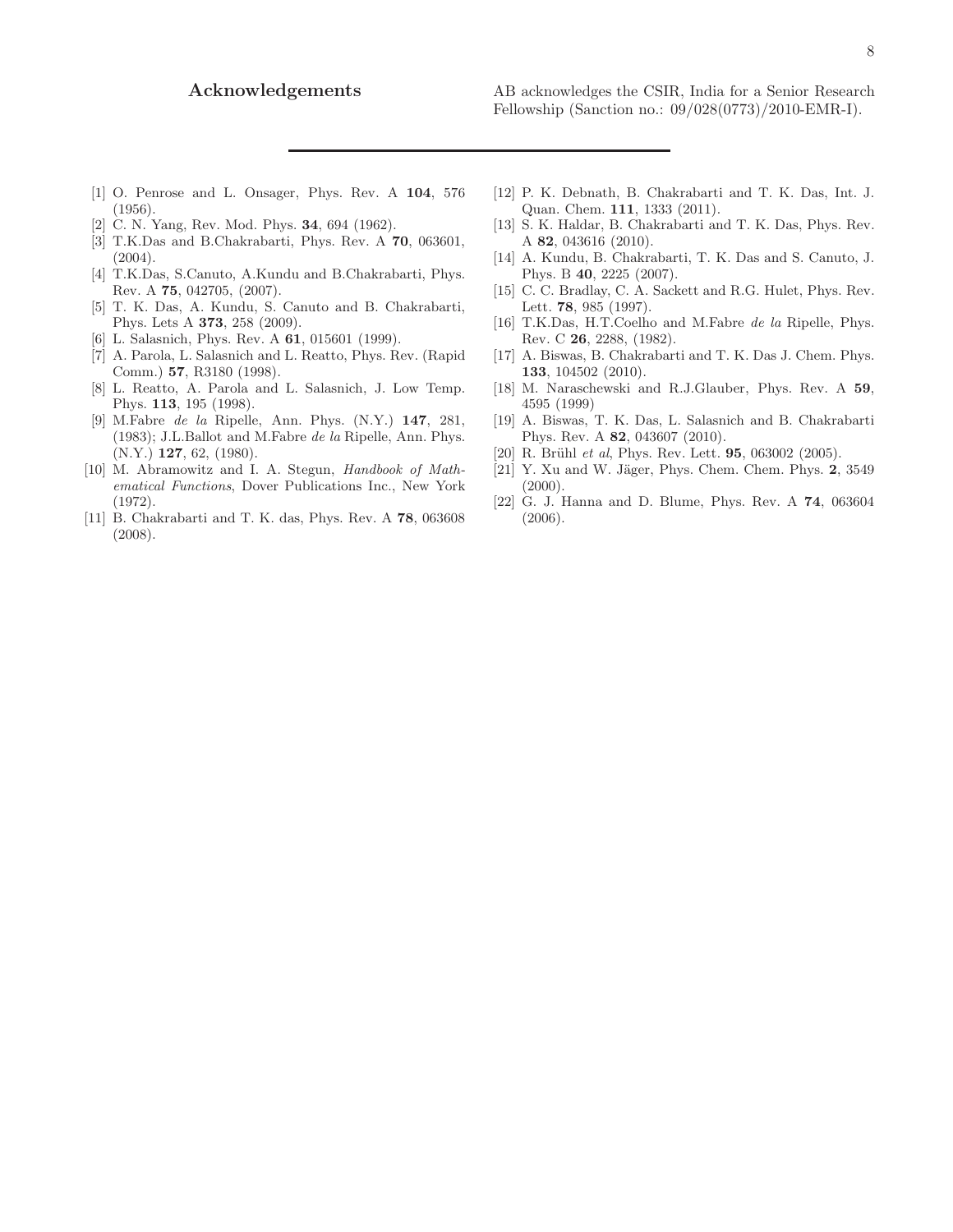

FIG. 1. (Color online) Plot of the effective potential  $\omega_0(r)$ against r for 200<sup>7</sup>Li atoms in the usual trap of size  $a_{ho} =$  $3.0 \mu m$ . The upper panel shows the narrow attractive well (NAW). The lower panel shows the metastable region separated from NAW by the intermediate barrier (IB). Note the different scales used for r and  $\omega_0(r)$  in the two panels, so that NAW is far to the left of the plot in panel (b) in which  $r$ is in logarithmic scale. Therefore, the NAW is not visible in panel (b). Note also that the bottom of the NAW would have a value  $\approx -3 \times 10^8$  in the unit used in panel (b).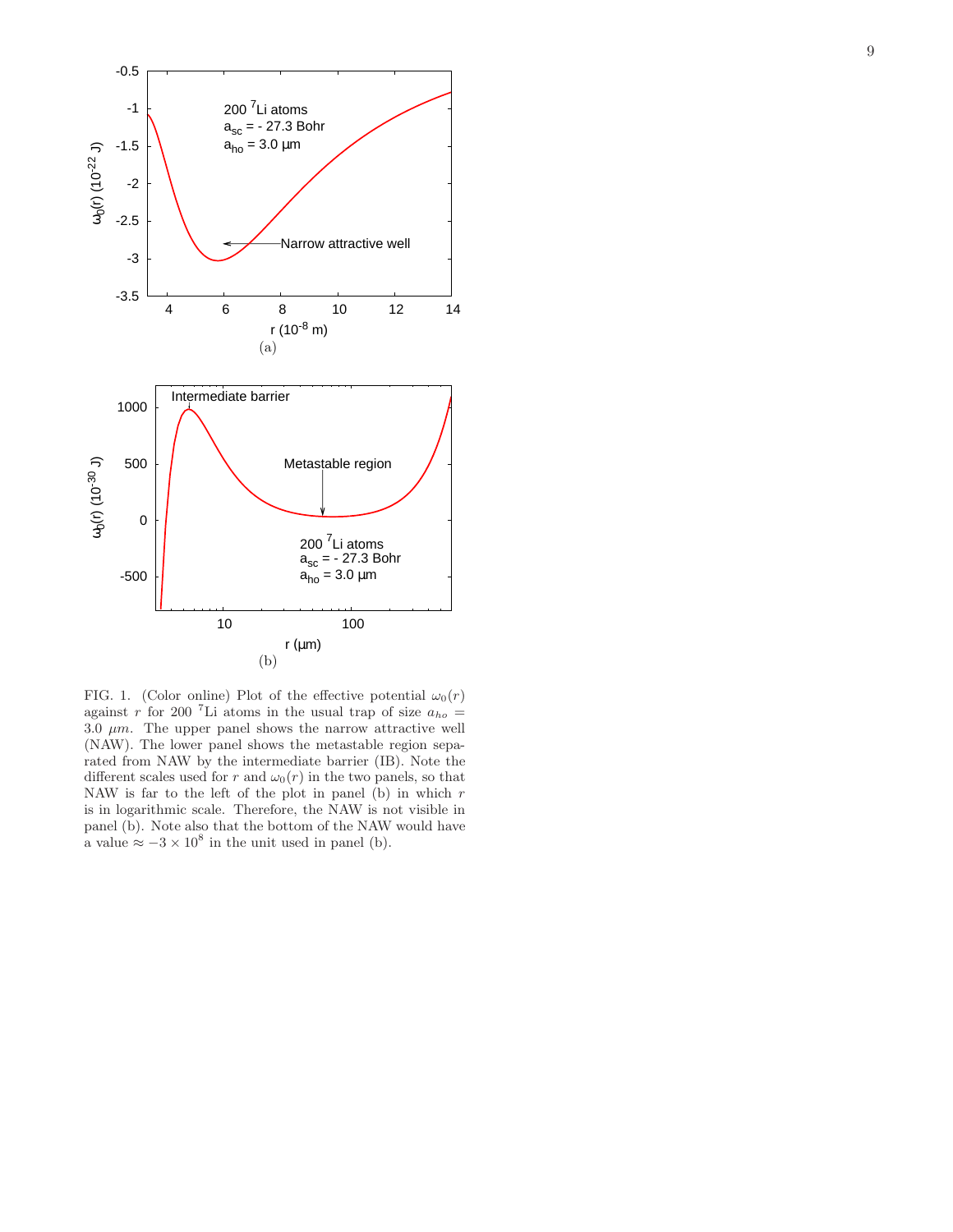TABLE I. Parameters for NAW, IB and MSR of the effective potential and the interaction energy  $\langle V \rangle$  for different trap sizes.  $r_i$  and  $\omega_i$  correspond to the position and value of the extrema of NAW  $(i = 1)$ , IB  $(i = 2)$  and MSR  $(i = 3)$ . Note that different units have been used in different columns.

| $a_{ho}$  | <b>NAW</b>          |                                            | IΒ                           |               | <b>MSR</b>               |       | $\langle V \rangle$ |
|-----------|---------------------|--------------------------------------------|------------------------------|---------------|--------------------------|-------|---------------------|
|           | $r_1$<br>$\omega_1$ |                                            | r <sub>2</sub><br>$\omega_2$ |               | $r_3 \quad \omega_3$     |       |                     |
| $(\mu m)$ |                     | $(10^{-8} \text{m})$ $(10^{-22} \text{J})$ | $(\mu m)$                    | $(10^{-28}J)$ | $(\mu m)$ $(10^{-28} J)$ |       | $(10^{-30} J)$      |
| 3.0       | 5.79                | $-2.93$                                    | 5.40                         | 9.56          | 71.70                    | 0.31  | $-0.861$            |
| 2.0       | 5.78                | $-2.92$                                    | 5.40                         | 9.54          | 47.40                    | 0.68  | $-2.915$            |
| 1.0       | 5.80                | $-2.92$                                    | 5.50                         | 9.61          | 22.80                    | 2.61  | $-26.127$           |
| 0.5       | 5.80                | $-2.92$                                    | 5.70                         | 10.72         | 10.05                    | 9.22  | $-306.84$           |
| 0.42      | 5.80                | $-2.92$                                    | 6.47                         | 12.11         | 7.22                     | 12.09 | $-1321.94$          |



FIG. 2. (Color online) Plot of one-body density  $(R_1(r_k))$ against  $r_k$  for 200<sup>7</sup>Li atoms in the trap with the size of 3.0  $\mu$ m and 2.0  $\mu$ m. Comparison with the mean field GP results is also presented.



FIG. 3. (Color online) Plot of one-body density  $(R_1(r_k))$ against  $r_k$  for the same number of atoms as before with different trap sizes.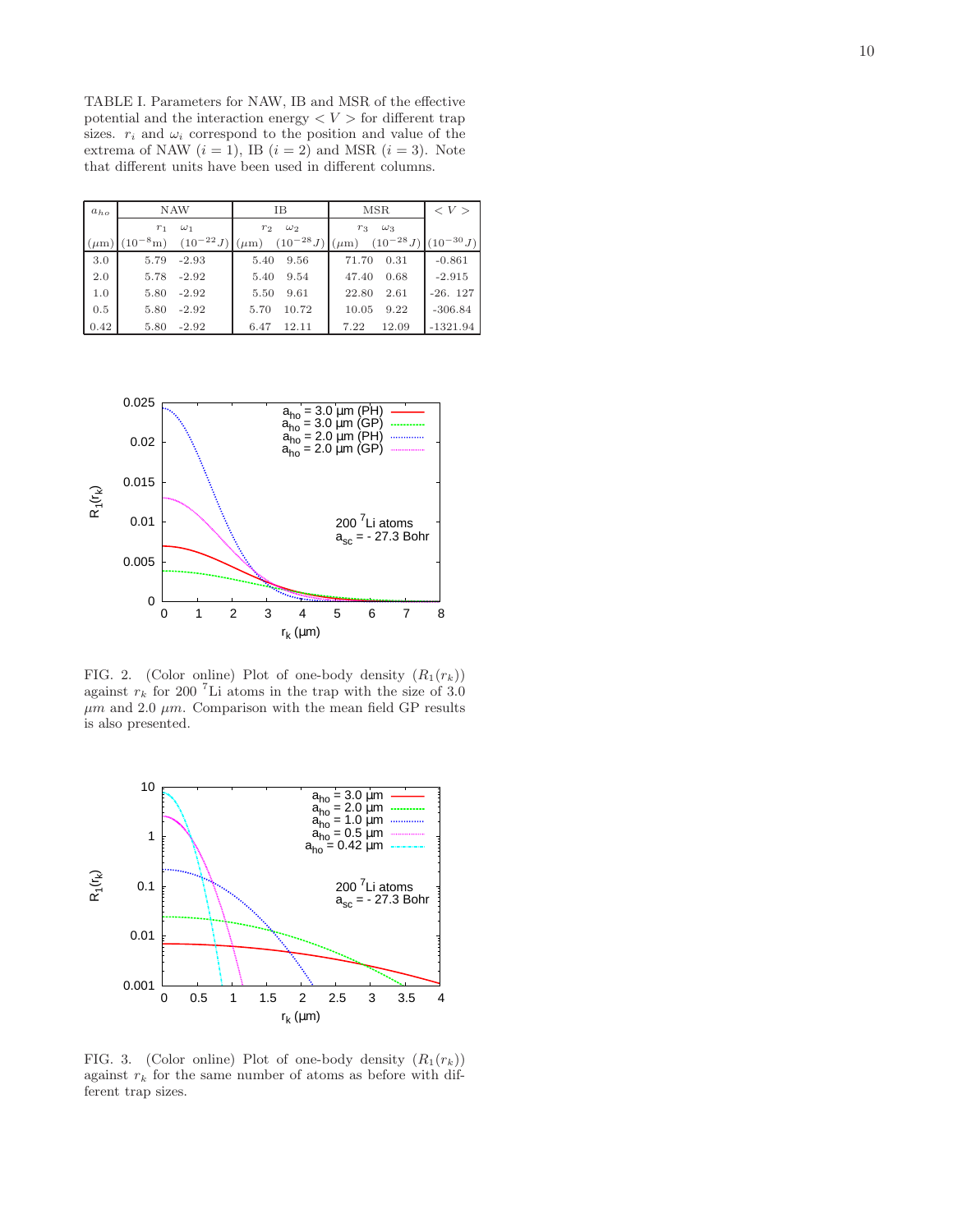

FIG. 4. (Color online) Change in the position and the depth of metastable region for 200 atoms with different trap sizes.



FIG. 5. (Color online) Plot of healing length as a function of trap size.



FIG. 6. (Color online) Plot of narrow attractive well for various trap sizes.